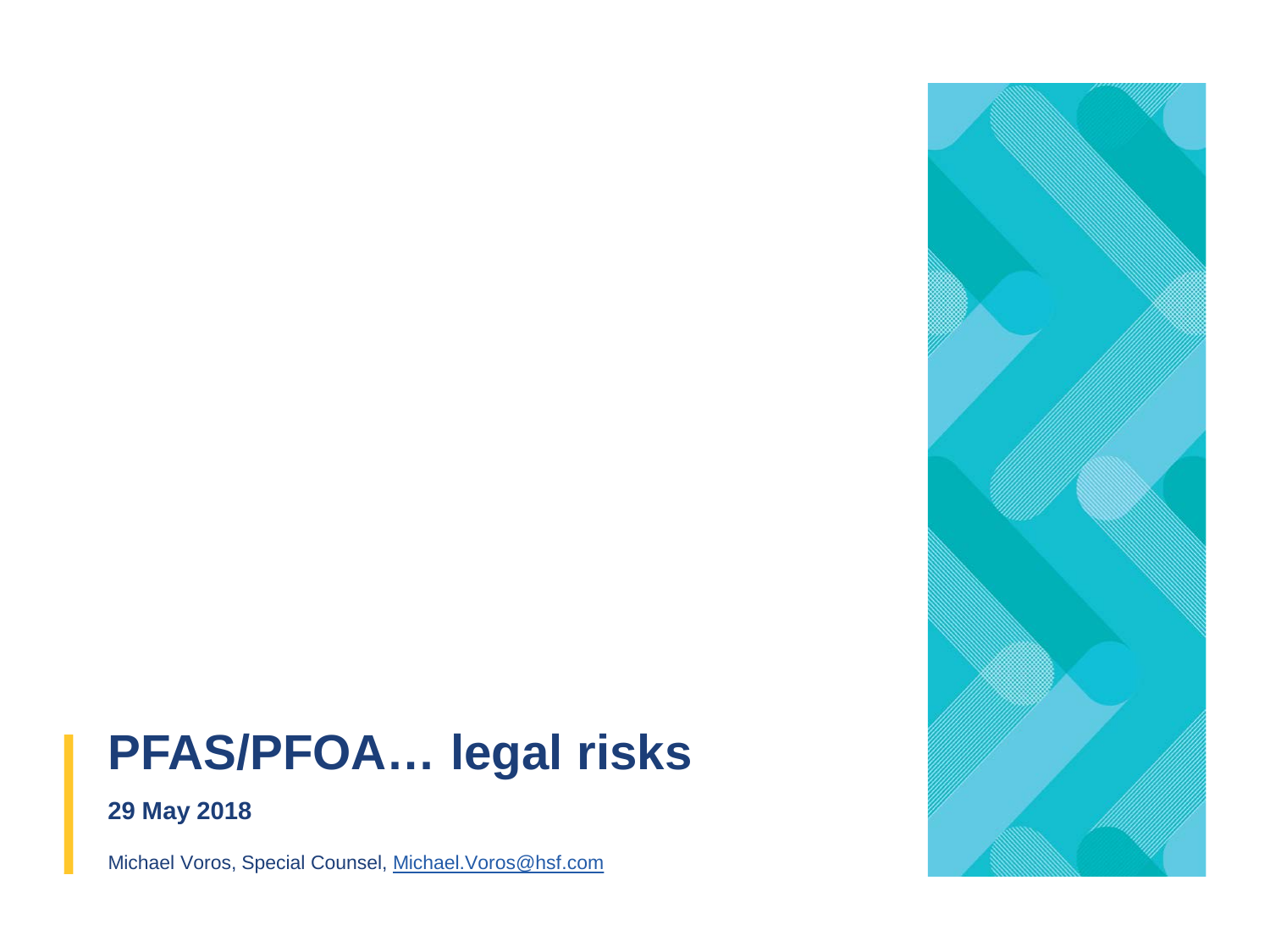# **Outline**

- General observations
- Risk management:
	- Sites
	- Transactions
	- Class actions

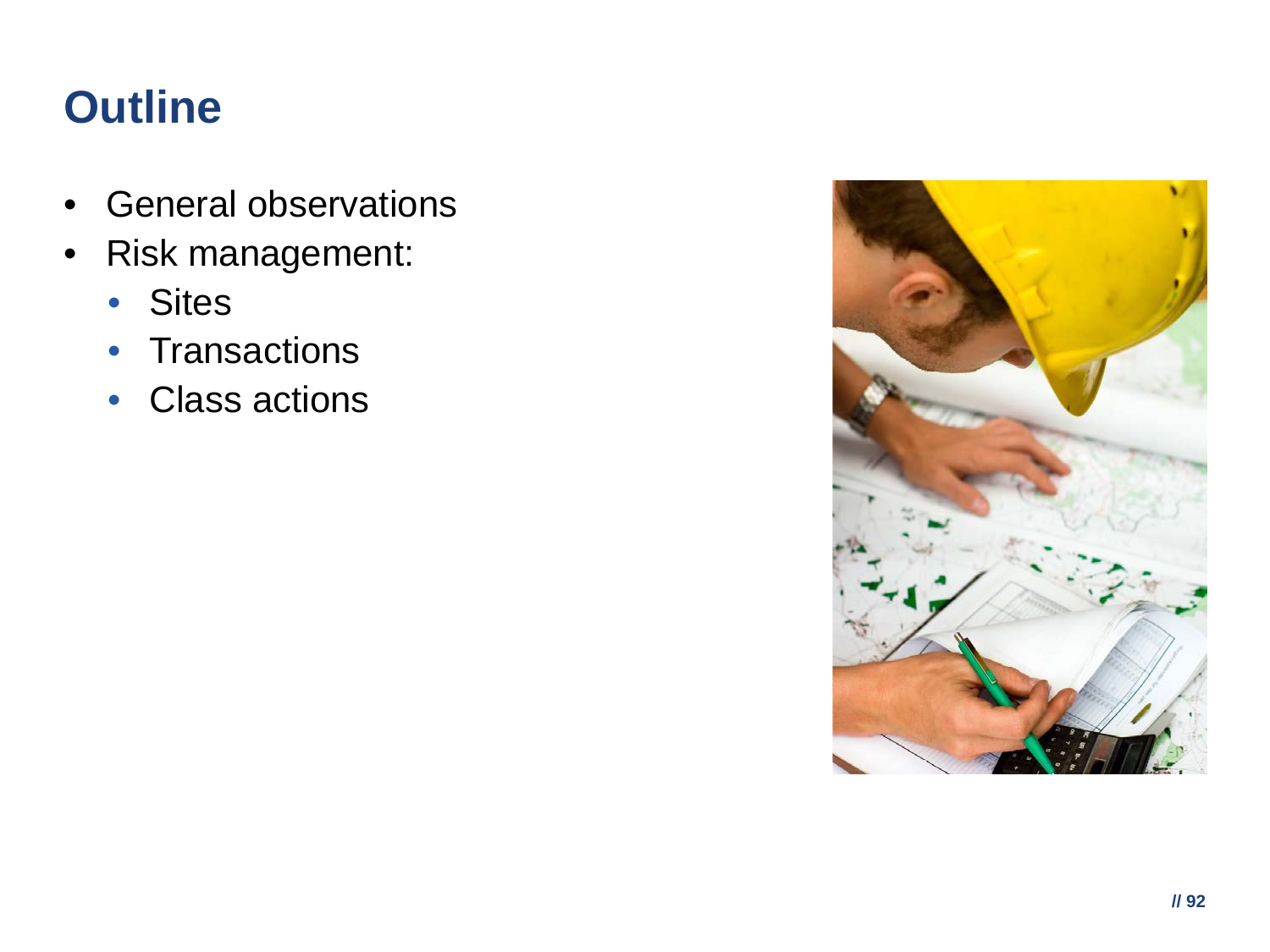### **General observations**

- Any site where there is reasonably likely exposure should be tested.
- If testing happening for other reasons, recommend including.
- Can't be wilfully blind.

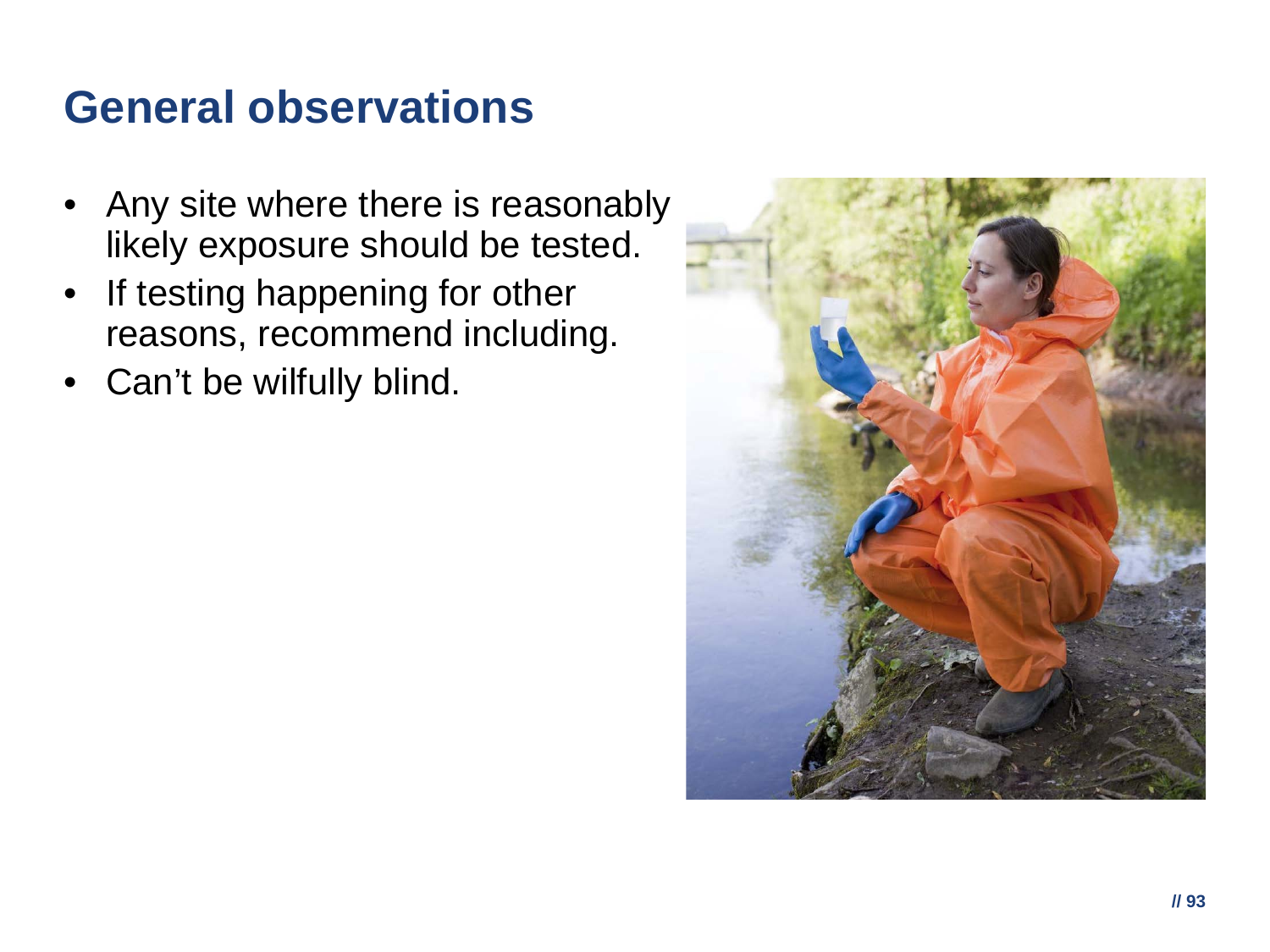# **Sites**

- Test as soon as possible, on and off site
- Consider legal professional privilege
- Where reasonable potential risk implement preventative measures asap:

eg notify to not use water and consider providing alternative sources.

- Be careful in messaging, a fine line between:
	- appropriate warnings and sharing of information; and
	- avoiding unnecessary alarm.
- Report sites not already reported for identified contaminants.



defence.gov.au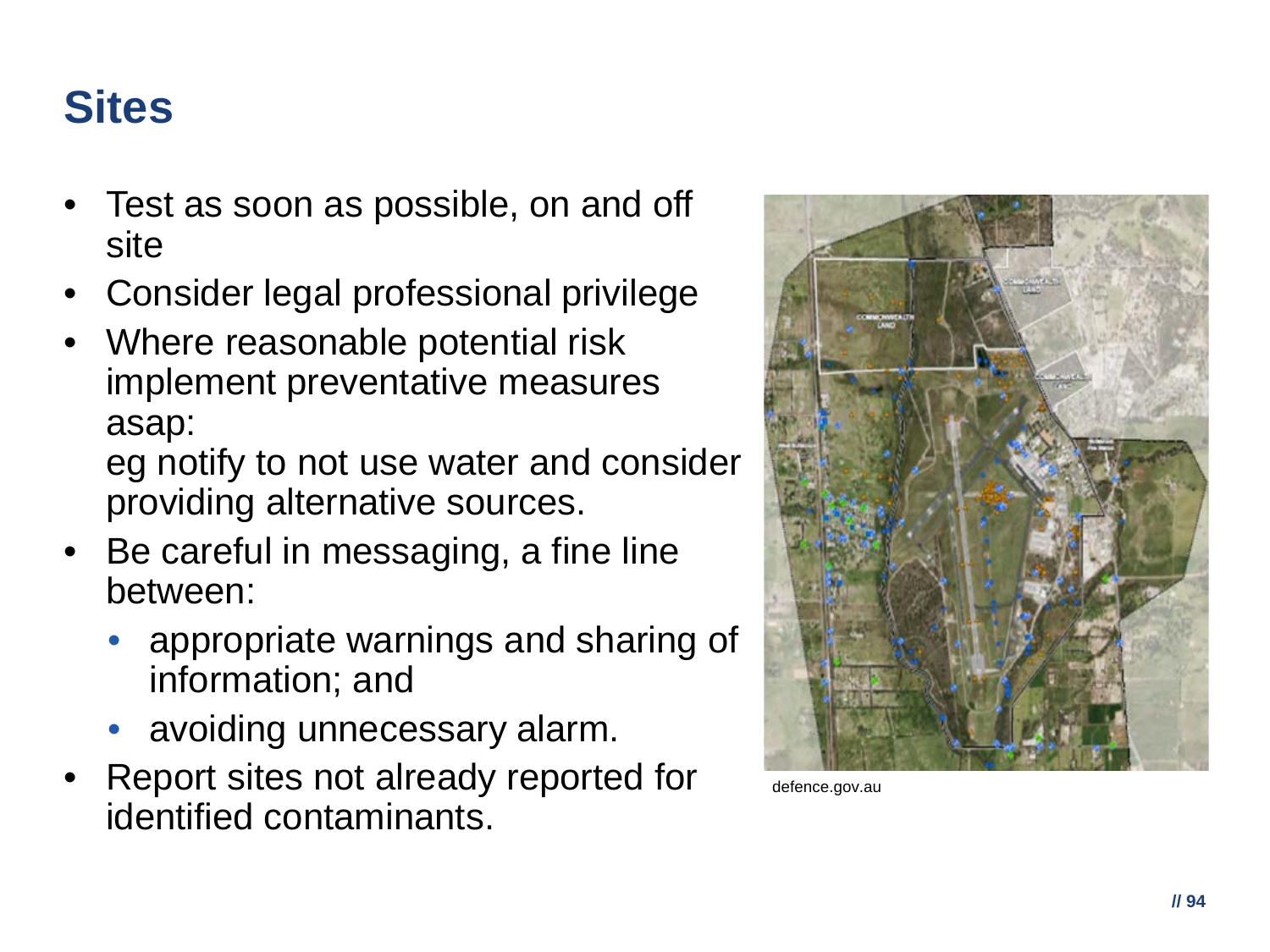### **Transactions**

- Buyers: Beware.
- Sellers: Do not be misleading

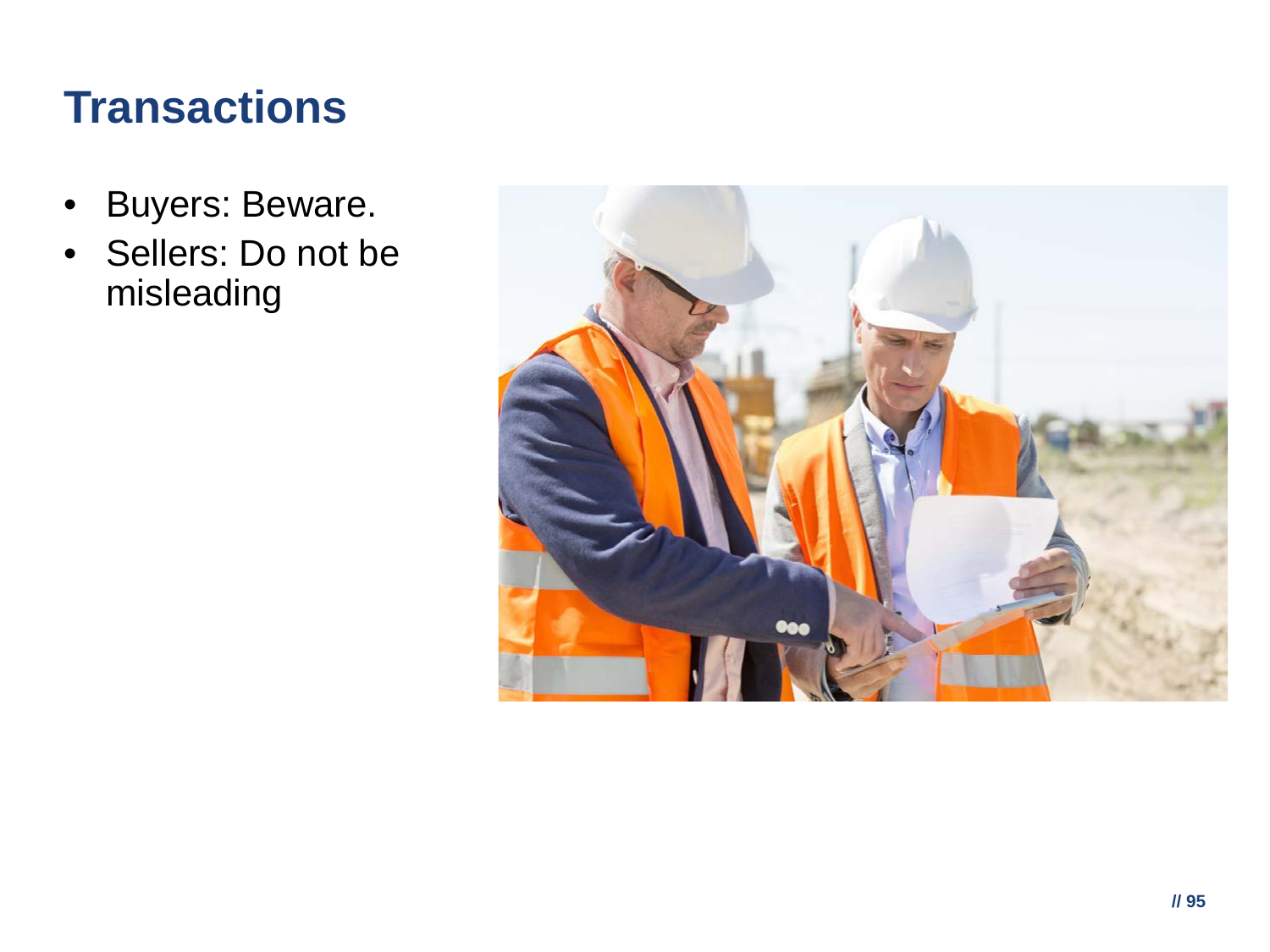#### **Class actions – what are they?**

A legal proceeding brought by a large number of people (>7) against the same defendant.

Special rules.

Opt-out model: all potential claimants become members whether they intended to participate or not, unless they opt-out.

Often run on a 'no win, no fee' basis, but law firm recovers costs from win and funder takes their cut.

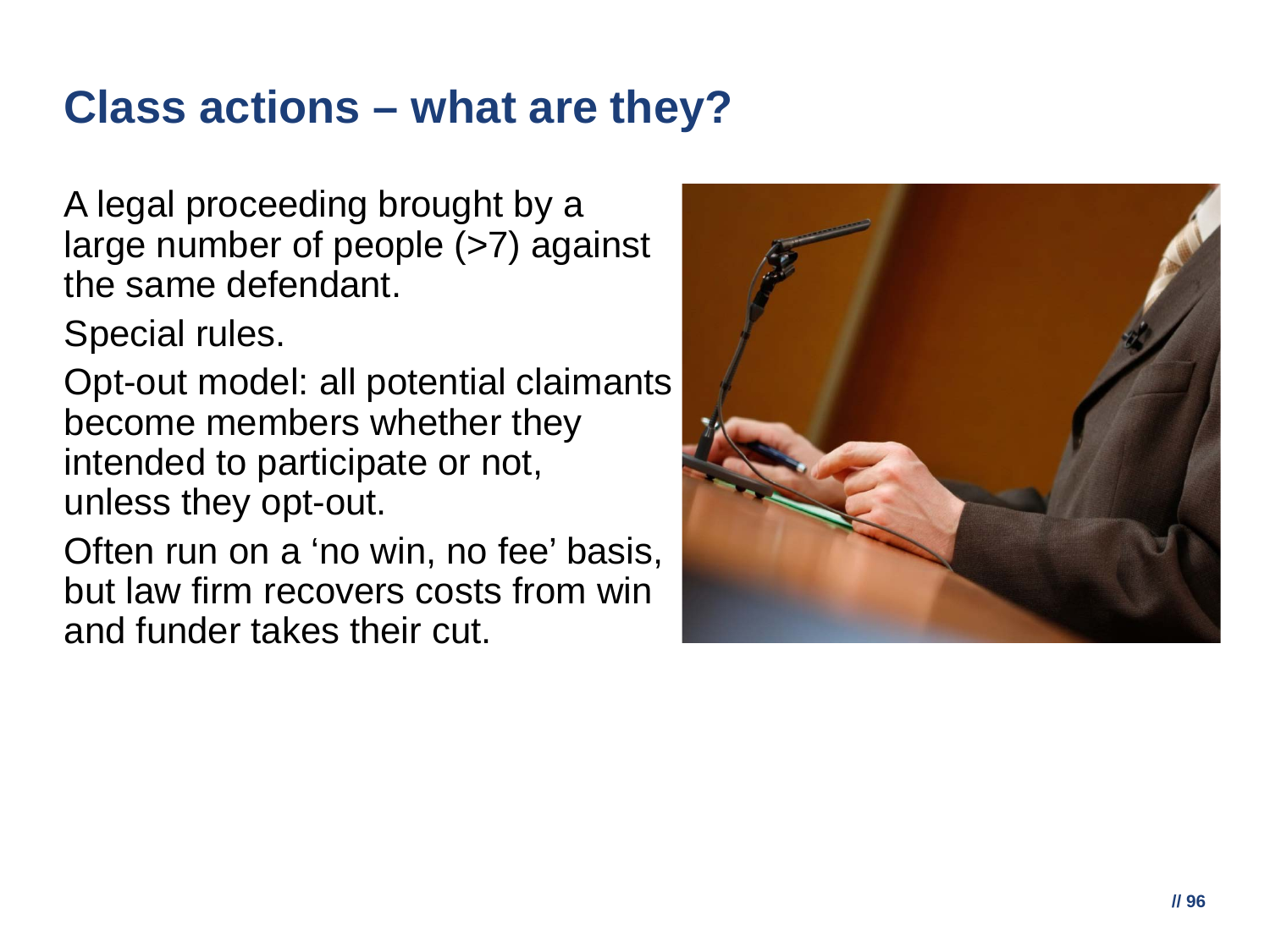#### **Class actions – trends**

#### **LONDON, UNITED KINGDOM** . Harbour Litigation Funding - UK's largest litigation funder - opened office in Hong Kong Harbour Litigation Funding already funding class actions in Australia Class action tourism resulting in claims originating in **SINGAPORE ONTARIO, CANADA** other regions (such as Africa, South East Asia and South · International Litigation Funding partners Pte Ltd has America) being brought in UK courts . Siskinds LLP - Canadian law firm with investments funded class actions in Australia in International Litigation Funding partners Pte Ltd . Australian plaintiff firm Slater and Gordon expanding further into UK market following acquisition of Quindell's professional services arm. **HONG KONG** » New office of Harbour Litigation IMF BENTHAM. **Ontario AUSTRALIA'S LARGEST LITIGATION FUNDER. AVERAGED:** New York **San Franc** long Kong **GROSS RETURN ON FUNDS INVESTED OVER THE PAST 14 YEARS USA** » Most attractive jurisdiction in the world for class action litigation . Offices of IMF Bentham established in New York, Los Angeles and San Francisco; strong **AUSTRALIA** growth reported from its US business » Second most attractive jurisdiction for class action litigation . Rising case demand for class actions from overseas funders » Australia's largest litigation funder, IMF Bentham Limited has a presence in 5 Australian cities; has expanded to 3 US cities; is establishing joint ventures in Europe; and expecting growth in Asia

Funding established Rising case demand in the Asia-Pacific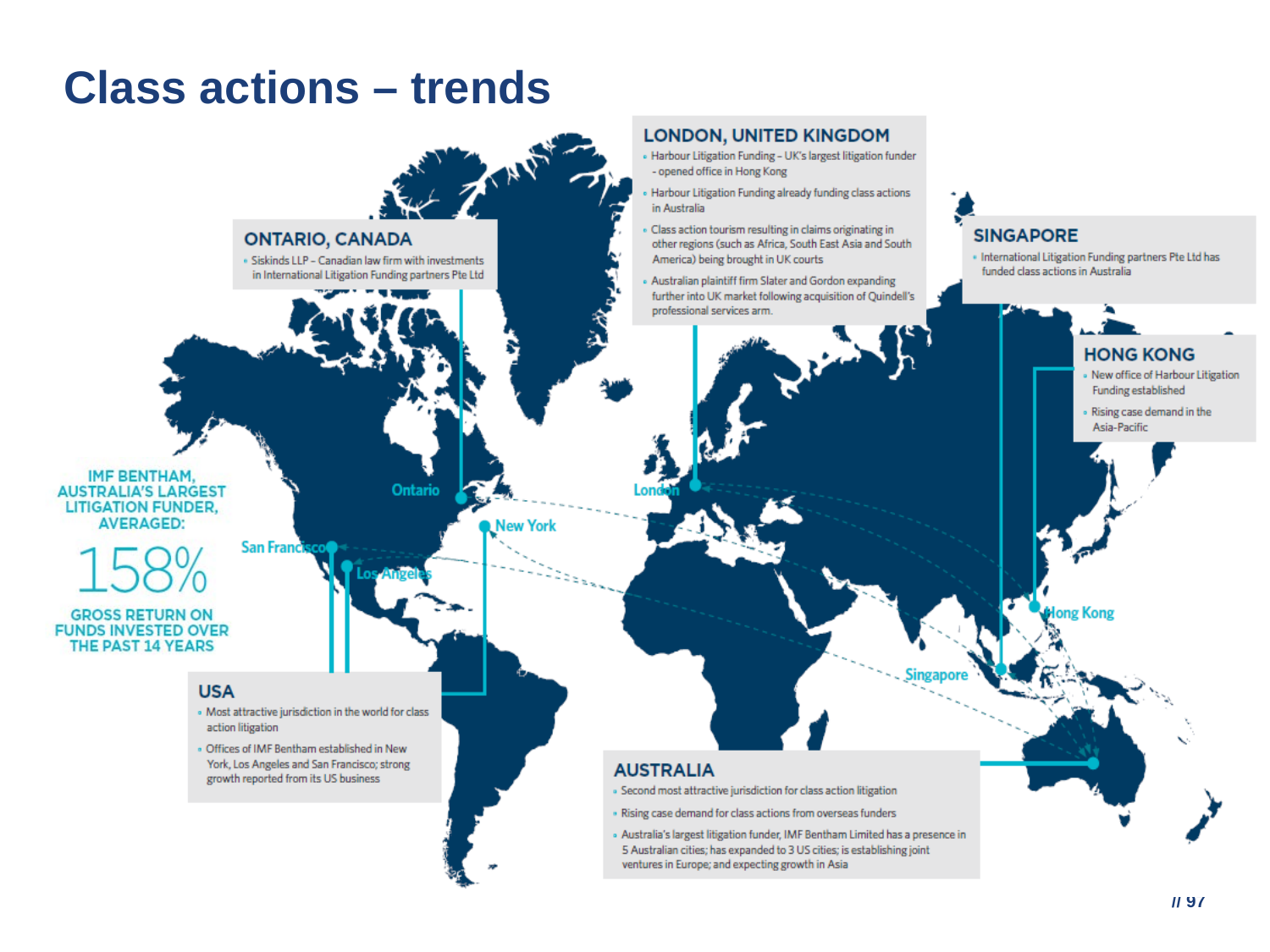### **Class actions – current and possible**



 $II$  98